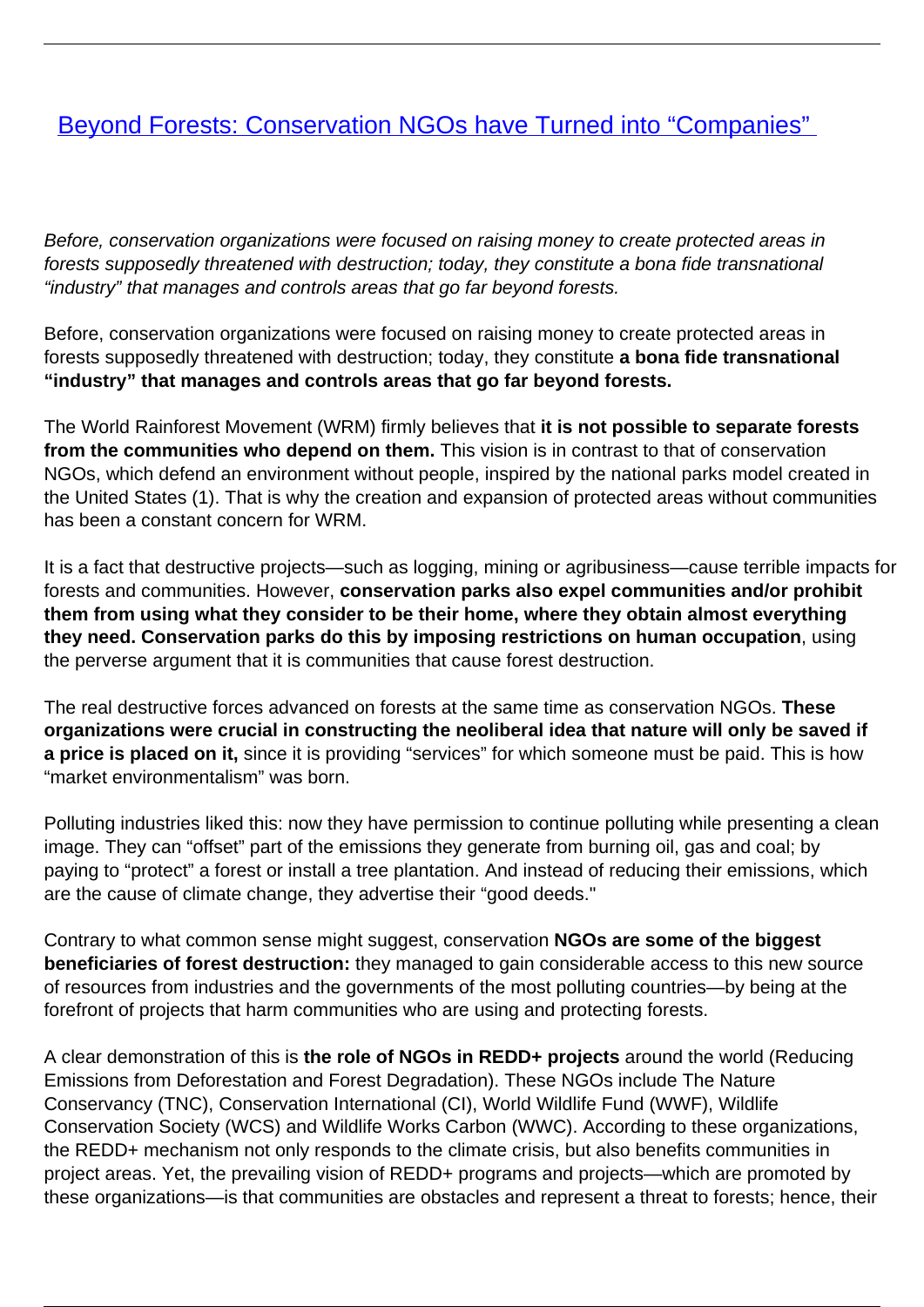access to and use of forests ends up being prohibited or restricted (2).

Even after ten years of experience in which REDD+ has failed to reduce deforestation, the idea has not died. The mechanism is not only alive, but is now steering programs in much larger areas, far beyond forests. **Landscape-scale REDD+ programs, as they are called, encompass entire jurisdictions, such as an entire province or state within a country.** WWF, for example, administers the main jurisdictional REDD+ program in Africa—in the province of Mai N'dombe, Democratic Republic of the Congo—with World Bank funding (3).

**Recent international agreements and mechanisms to influence climate change end up perpetuating this logic.** The so-called "**forest landscape restoration approach"** guides the actions of the Bonn Challenge (4), which today is the largest international initiative that aims to "restore" 350 million hectares of forests and landscapes in favor of the climate (5). However, in order to "restore" forests in such a large area, it is only possible to think about large-scale tree plantations, of which there are already tens of millions of hectares in the world.

**In this way, the forms of territorial appropriation that these organizations use to expand their influence are multiplying.** In Indonesia, they are moving into areas that in the past were already granted to deforesting companies, such as oil palm plantation companies. On the island of Sumatra in Indonesia, the conservation NGOs, WWF and the German Frankfurt Zoological Society,—with funding from the German development bank, KfW,—created the company, ABT, to develop a "restoration" project near the Bukit Tigapuluh National Park. With no access to information about what this company really intends to do, the Kubu community is resisting. **The inhabitants of Kubu, who have a strong relationship with the forest where they live and which they firmly protect, are engaged in a struggle for control of the territory. Concessions covering almost 600,000 hectares have already been granted for "forest landscape restoration" in Indonesia (6).**

Another mechanism is the creation of **projects to "offset" the destruction of biodiversity**. The argument is that the loss of a destroyed forest can be compensated by conserving another, supposedly threatened forest, with "similar characteristics." For example, mining company Rio Tinto—which caused the destruction of a forest in Madagascar through ilmenite mining (7), decided to pay a local "subsidiary" of the NGO, Birdlife International, to protect another "similar" forest. The NGO restricted the local community's use of the forest, and the community was forced to farm in another, less fertile area that was further away.

**The strengthening of national funds for biodiversity conservation, through public-private partnerships called "conservation trust funds," is headed in the same direction.** For example, the Biofund in Mozambique was created, whose members include WWF, the WCS and the International Union for Conservation of Nature (IUCN) (8). One of its functions is to validate destructive projects: companies can "offset" the destruction they cause by investing resources in the maintenance of protected areas or in the creation of new protected areas in the same country. This is what the World Bank suggested be done in Liberia (also in Africa), due to the large mineral reserves in that country—which are extremely attractive to the world's large mining companies (9).

## **Creating a Conservation "Industry"**

The Organization for Economic Cooperation and Development (OECD) recently accepted a complaint presented by the NGO, Survival International, to investigate alleged violations of human rights against the Baka indigenous peoples. The violence was exerted by so-called "eco-guards," financed by WWF, in a protected area in Cameroon (10). It is important to note that the OECD's